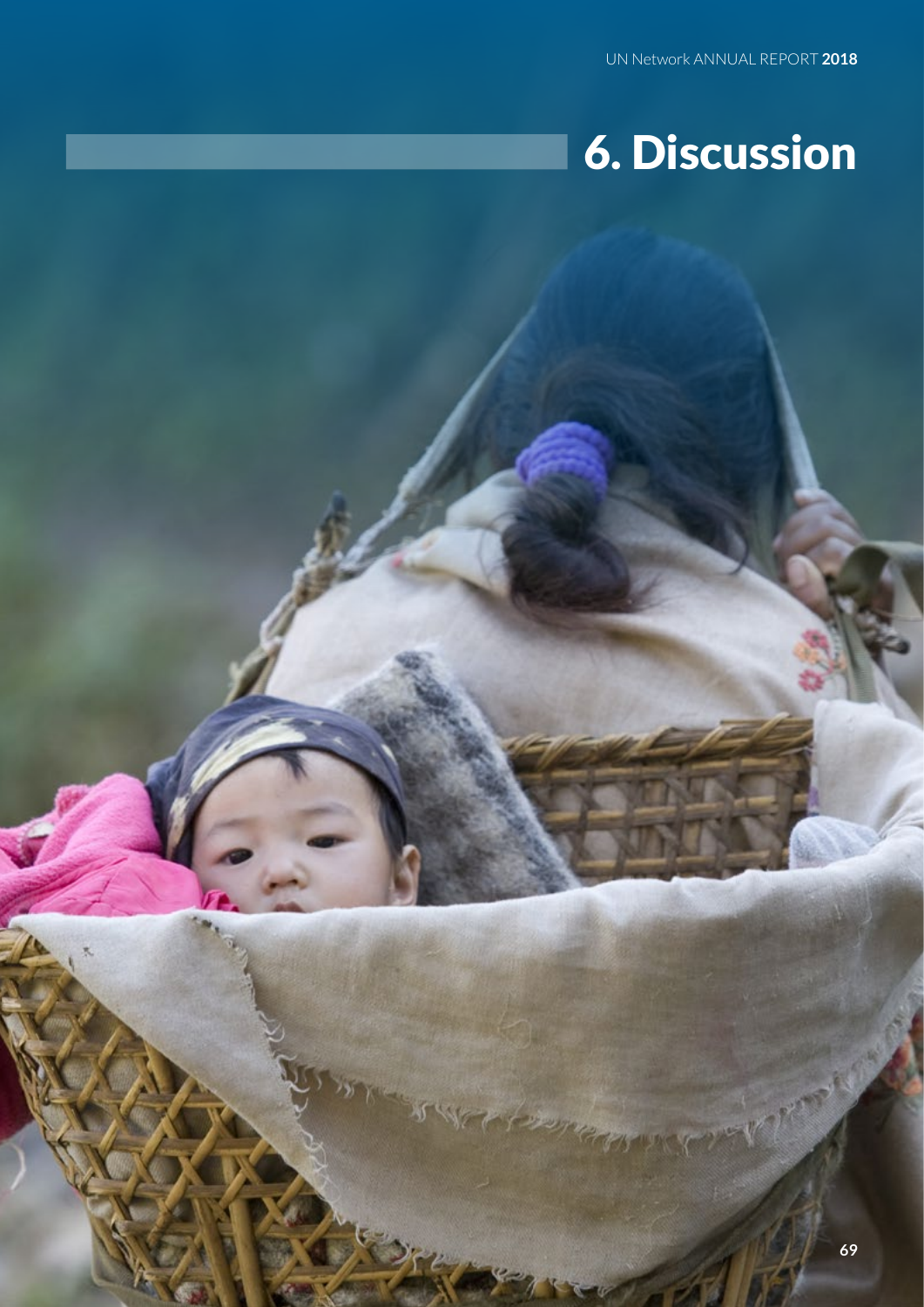## **6.1. MAIN CHALLENGES AT COUNTRY LEVEL**

As captured in the earlier sections of this report, the UNN demonstrated strong performance during the 2018–19 reporting period. From the Network's functionality to its analytical services and nutrition capacity strengthening, it made concerted efforts to deliver on its overarching objective and boost collective action towards shared nutrition results. Challenges, however, remain that influence the rate of progress.

Nearly all the country UNNs surveyed (57 out of 60) shared information about the main challenges they faced as a network. Although specific dynamics vary from country to country, recurring challenges are highlighted below in an effort to discern patterns and inform follow-up. The lack of sufficient human and financial resources was by far the most frequent barrier cited (39 countries) with regard to advancing the nutrition agenda over the course of the reporting cycle. This is very much consistent with the challenges discussed within the wider nutrition community. It is also likely linked to the limited capacity of implementing partners reported by some of the countries (9 countries), further underscoring the need to strengthen implementation capacity in order to achieve results at scale.

Other challenges concerned stakeholder dynamics, such as inadequate coordination among United Nations agencies and other actors (14 countries or nearly 25 percent) and competing priorities between humanitarian and development agendas (9 countries). Moving forward, increased UNRC engagement in nutrition and expanded UNN-REACH support are two ways to address these bottlenecks. Low government commitment to nutrition was also cited as a challenge, a striking finding given the considerable efforts undertaken by country UNNs to place and sustain nutrition on the political agenda, including the

sensitization of parliamentarians and mobilization of senior UN leadership at the country level. Additional countries may benefit from similar and/or intensified support in the future. To a lesser extent, country UNNs reported a lack of up-to-date nutrition data and the limited availability of nutrition (UNN) focal points as main challenges encountered during the reporting period. The UNN-supported mapping exercise is helping to address data gaps in intervention coverage, as more and more countries look to the Network for these types of action-oriented, decision-making tools. As the UNN continues to gain recognition and the UN reform gains traction, UN nutrition focal points may be more apt to allocate time to the collective UN nutrition agenda, particularly where improved results can be directly attributed to increased UN collaboration. The UNN Secretariat is committed to addressing this knowledge gap to help impart learning and replicate good practices in other countries, including those who have not joined the SUN Movement.

## **6.2. CONCLUSION**

The 2019 UNN reporting exercise measured the functionality of country UNNs. It also was an opportunity to document UNN collaboration with other SUN networks as well as the collective efforts of United Nations agencies to strengthen capacities for nutrition-relevant governance processes, frameworks and actions within Government and the UN System. The overall results from the UNN functionality index+ illustrated that 90 percent of the 60 country UNNs were highly functional in 2019 up from 82 percent in the previous year. This improved performance indicates that United Nations agencies are paying more attention to nutrition at the country level and working more collaboratively in this area. The results also show that United Nations agencies and entities are progressively utilizing the UNN as a mechanism for increasing UN coordination and convergence on nutrition.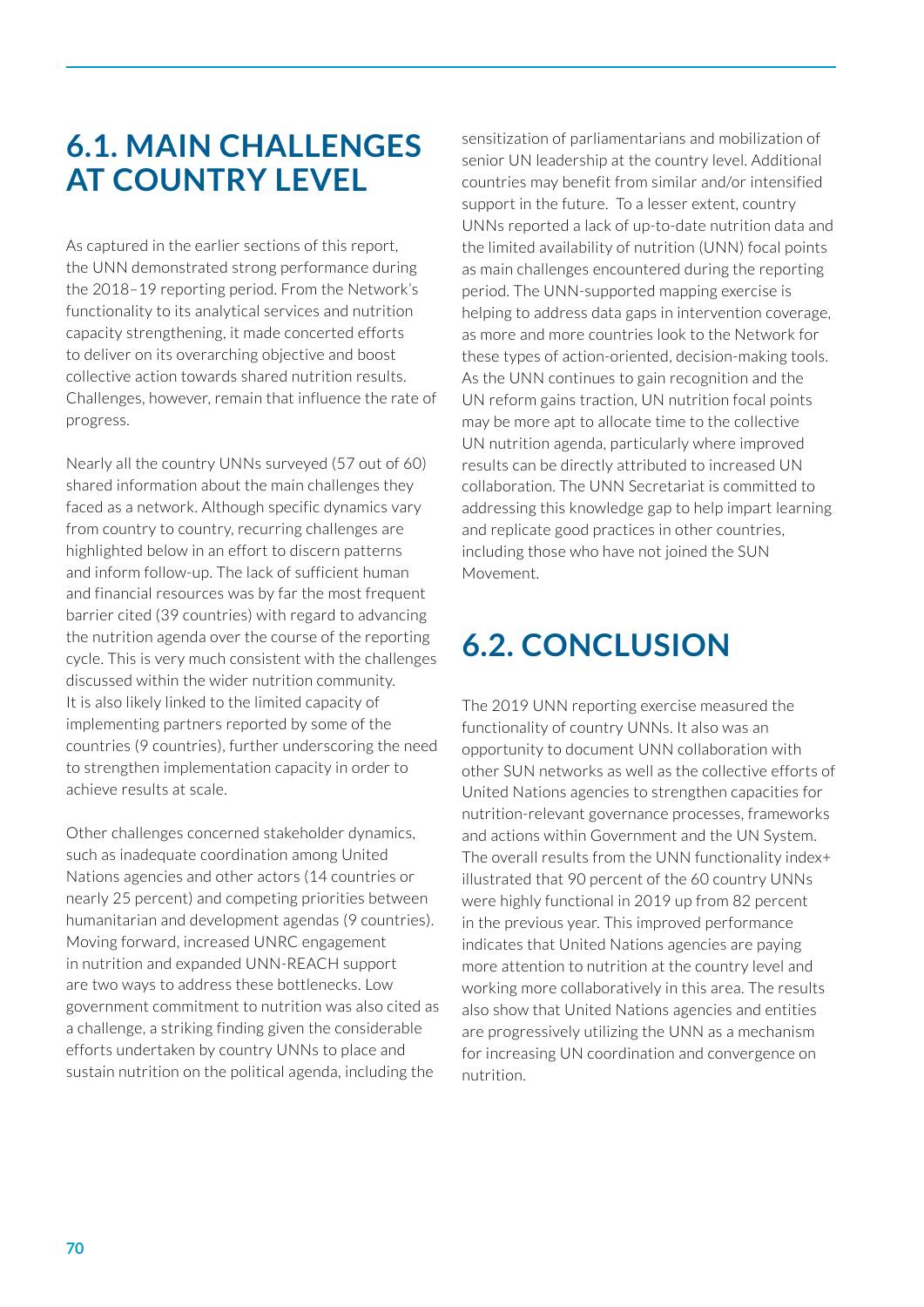In addition, the reporting exercise revealed that there are different forms of the UNN beyond formal 'country UN [nutrition] Networks'. Alternative arrangements frequently took the form of Development Partners Groups or nutrition working groups, which in many cases, constituted either a combined UN-Donor Network or a rallying together of technical experts from different institutions on the nutrition agenda. This suggests that a onesize-fits-all approach is not feasible or necessary in order to carry out collective UN action on nutrition. These findings are consistent with those of the SUN Strategic Review, which noted that "Given that the SUN Movement is time limited, and given the importance of country ownership and sustainability of nutrition action, merging SUN structures into country structures is essential."<sup>52</sup> Furthermore, these other arrangements can also be useful for expanding multisectoral/stakeholder engagement in nutrition, serving as a platform to engage other key stakeholders beyond the United Nations agencies.

Other impressive findings from the 2019 reporting exercise include the UNN's increasing levels of engagement with UNRCs (70 percent) and United Nations agencies (e.g. FAO, IAEA, IFAD, IOM, UNAIDS, UNCDF, UNDP, UNESCO, UNFPA, UNHCR, UNICEF, UNOPS, UN WOMEN, WFP, WHO and the World Bank), who have become members, sometimes even chairs, of the country UNNs. The UNN analytical tools, particularly the UN Nutrition Inventory, have catalysed this expanded membership (e.g. Burundi, Myanmar), helping to unpack the full spectrum of the nutrition actions. The broader suite of analytics has proved to be effective for enhancing UNN functionality — beyond increasing its membership base — and collective action on nutrition, in general. As in previous years, the UNN analytics and their visuals outputs are continuing to help countries

get a grip on multi-sectoral nutrition action in the complicated, crowded and competitive nutrition landscape. Government-led MSPs and SUN Focal Points continue to request this analytical support to inform decision-making and improve coordination across sectors and institutions. Similarly, countries are also continuing to request support from the UNN Secretariat and UNN-REACH to coach them through participatory nutrition processes.

The functionality gains of country UNNs has also likely transpired into the observed rise in collaborative UN measures for nutrition capacity strengthening, targeting both government staff and institutions as well as UN colleagues. This support ranged from financial to technical and catalytic actions. The 2019 reporting data also illustrated that, in many cases, these efforts are reaching sub-national areas closer to the people who need nutrition support most. This is in line with the SUN Movement's interest in promoting decentralized action. It will also be critical for translating advocacy, policy and planning milestones into concrete actions and results. To this end, more efforts are required to strengthen capacity on the implementation of joint UN nutrition programming and the engagement of UNRCs. This will leverage their influence to help ensure that nutrition is a political priority and encourage domestic investment.

In conclusion, the 2019 UNN reporting exercise has demonstrated that country UNNs are generally on track with promoting a systems approach and ensuring increased multi-sectoral/stakeholder engagement for better nutrition outcomes. It also affirms the UNN's commitment to partnership with other SUN networks in pursuit of shared results as well as the need to be flexible to ensure that countries get the support they need.

<sup>52.</sup> Independent Expert Team. 2020. Strategic Review of the Scaling Up Nutrition (SUN) Movement, 2019-2020. Final report. Available at https://scalingupnutrition.org/wp-content/uploads/2020/04/ SUN-Strategic-Review-Final-Report\_ENG.pdf.